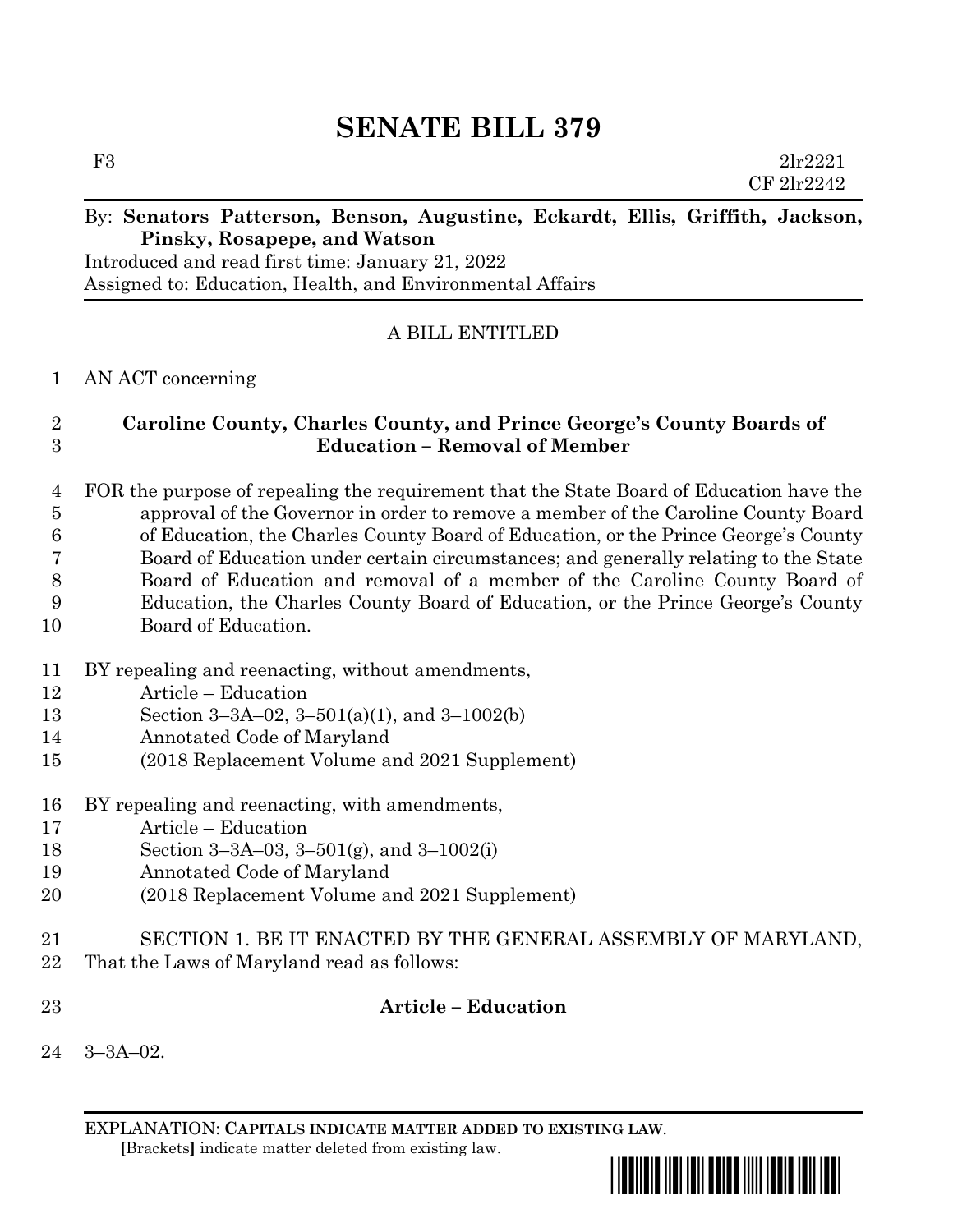|                | $\sqrt{2}$                                                                                                                                                                                    | <b>SENATE BILL 379</b>                              |                                                                                                                                           |  |  |
|----------------|-----------------------------------------------------------------------------------------------------------------------------------------------------------------------------------------------|-----------------------------------------------------|-------------------------------------------------------------------------------------------------------------------------------------------|--|--|
| $\mathbf{1}$   | (a)                                                                                                                                                                                           | The Caroline County Board of Education consists of: |                                                                                                                                           |  |  |
| $\overline{2}$ |                                                                                                                                                                                               | (1)                                                 | Three elected members;                                                                                                                    |  |  |
| 3              |                                                                                                                                                                                               | (2)                                                 | Two appointed members; and                                                                                                                |  |  |
| $\overline{4}$ |                                                                                                                                                                                               | (3)                                                 | Two nonvoting student members.                                                                                                            |  |  |
| $\overline{5}$ | $3 - 3A - 03$ .                                                                                                                                                                               |                                                     |                                                                                                                                           |  |  |
| 6<br>7         | [With the approval of the Governor, the] THE State Board may remove any<br>(a)<br>member of the county board for any of the following reasons:                                                |                                                     |                                                                                                                                           |  |  |
| 8              |                                                                                                                                                                                               | (1)                                                 | Immorality;                                                                                                                               |  |  |
| 9              |                                                                                                                                                                                               | (2)                                                 | Misconduct in office;                                                                                                                     |  |  |
| 10             |                                                                                                                                                                                               | (3)                                                 | Incompetency; or                                                                                                                          |  |  |
| 11             |                                                                                                                                                                                               | (4)                                                 | Willful neglect of duty.                                                                                                                  |  |  |
| 12<br>13<br>14 | Before removing a member, the State Board shall send the member a copy of<br>(b)<br>the charges against the member and give the member an opportunity within 10 days to<br>request a hearing. |                                                     |                                                                                                                                           |  |  |
| 15             | $\left( \mathrm{c}\right)$                                                                                                                                                                    |                                                     | If the member requests a hearing within the 10-day period:                                                                                |  |  |
| 16             |                                                                                                                                                                                               | (1)                                                 | The State Board promptly shall hold a hearing; but<br>(i)                                                                                 |  |  |
| 17<br>18       |                                                                                                                                                                                               |                                                     | A hearing may not be set within 10 days after the State Board<br>(ii)<br>sends the member a notice of the hearing; and                    |  |  |
| 19<br>20       |                                                                                                                                                                                               | (2)                                                 | The member shall have an opportunity to be heard publicly before the<br>State Board in the member's own defense, in person or by counsel. |  |  |
| 21<br>22       | (d)<br>A member removed under this section has the right to a de novo review of the<br>removal by the Circuit Court for Caroline County.                                                      |                                                     |                                                                                                                                           |  |  |
| 23             | $3 - 501.$                                                                                                                                                                                    |                                                     |                                                                                                                                           |  |  |
| 24             | (a)                                                                                                                                                                                           | (1)                                                 | The Charles County Board consists of:                                                                                                     |  |  |
| 25             |                                                                                                                                                                                               |                                                     | Nine elected members; and<br>(i)                                                                                                          |  |  |
| 26             |                                                                                                                                                                                               |                                                     | One student member.<br>(ii)                                                                                                               |  |  |
| 27             | (g)                                                                                                                                                                                           | (1)                                                 | [With the approval of the Governor, the] THE State Board may remove                                                                       |  |  |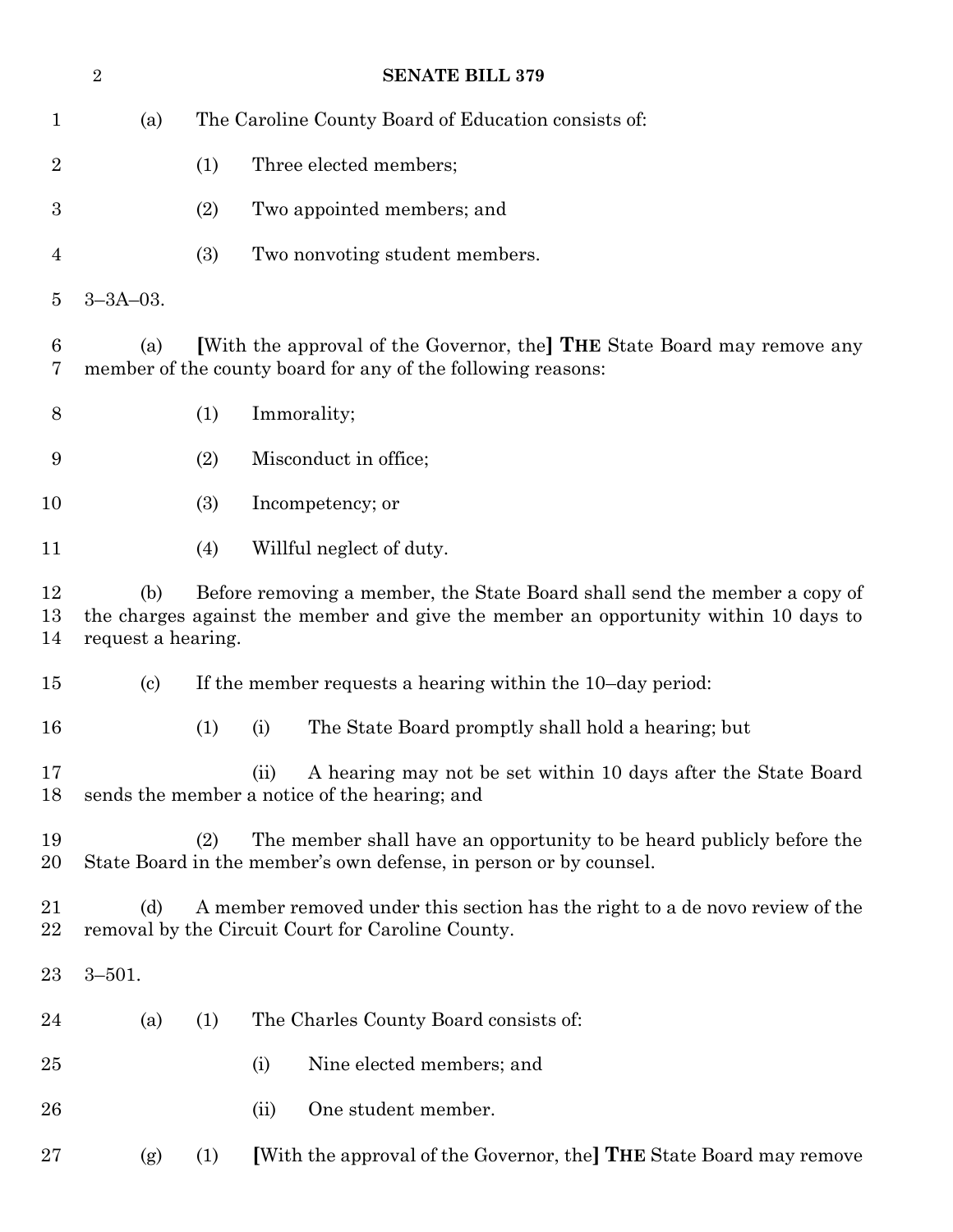#### **SENATE BILL 379** 3

| 1              | an elected member of the county board for any of the following reasons:                                                                                                                                     |       |                                                                                                                                                          |  |  |  |
|----------------|-------------------------------------------------------------------------------------------------------------------------------------------------------------------------------------------------------------|-------|----------------------------------------------------------------------------------------------------------------------------------------------------------|--|--|--|
| $\overline{2}$ |                                                                                                                                                                                                             | (i)   | Immorality;                                                                                                                                              |  |  |  |
| 3              |                                                                                                                                                                                                             | (ii)  | Misconduct in office;                                                                                                                                    |  |  |  |
| $\overline{4}$ |                                                                                                                                                                                                             | (iii) | Incompetency; or                                                                                                                                         |  |  |  |
| $\overline{5}$ |                                                                                                                                                                                                             | (iv)  | Willful neglect of duty.                                                                                                                                 |  |  |  |
| 6<br>7<br>8    | Before removing an elected member, the State Board shall send the<br>(2)<br>elected member a copy of the charges pending and give the elected member an opportunity<br>within 10 days to request a hearing. |       |                                                                                                                                                          |  |  |  |
| 9              | (3)                                                                                                                                                                                                         |       | If the elected member requests a hearing within the 10-day period:                                                                                       |  |  |  |
| 10<br>11<br>12 | the hearing; and                                                                                                                                                                                            | (i)   | The State Board shall promptly hold a hearing, but a hearing<br>may not be set within 10 days after the State Board sends the elected member a notice of |  |  |  |
| 13<br>14<br>15 | counsel.                                                                                                                                                                                                    | (ii)  | The elected member shall have an opportunity to be heard<br>publicly before the State Board in the elected member's own defense, in person or by         |  |  |  |
| 16<br>17       | (4)                                                                                                                                                                                                         |       | An elected member removed under this subsection has the right to a de<br>novo review of the removal by the Circuit Court for Charles County.             |  |  |  |
| 18             | $3 - 1002.$                                                                                                                                                                                                 |       |                                                                                                                                                          |  |  |  |
| 19             | (b)                                                                                                                                                                                                         |       | The Prince George's County Board consists of 14 members as follows:                                                                                      |  |  |  |
| 20<br>21       | (1)<br>district;                                                                                                                                                                                            |       | Nine elected members, each of whom resides in a different school board                                                                                   |  |  |  |
| 22             | (2)                                                                                                                                                                                                         |       | Four appointed members; and                                                                                                                              |  |  |  |
| 23             | (3)                                                                                                                                                                                                         |       | One student member selected under subsection $(g)(2)$ of this section.                                                                                   |  |  |  |
| 24<br>25       | (1)<br>(i)                                                                                                                                                                                                  |       | [With the approval of the Governor, the] THE State Board may remove<br>a member of the county board for any of the following reasons:                    |  |  |  |
| 26             |                                                                                                                                                                                                             | (i)   | Immorality;                                                                                                                                              |  |  |  |
| 27             |                                                                                                                                                                                                             | (ii)  | Misconduct in office;                                                                                                                                    |  |  |  |
| 28             |                                                                                                                                                                                                             | (iii) | Incompetency; or                                                                                                                                         |  |  |  |